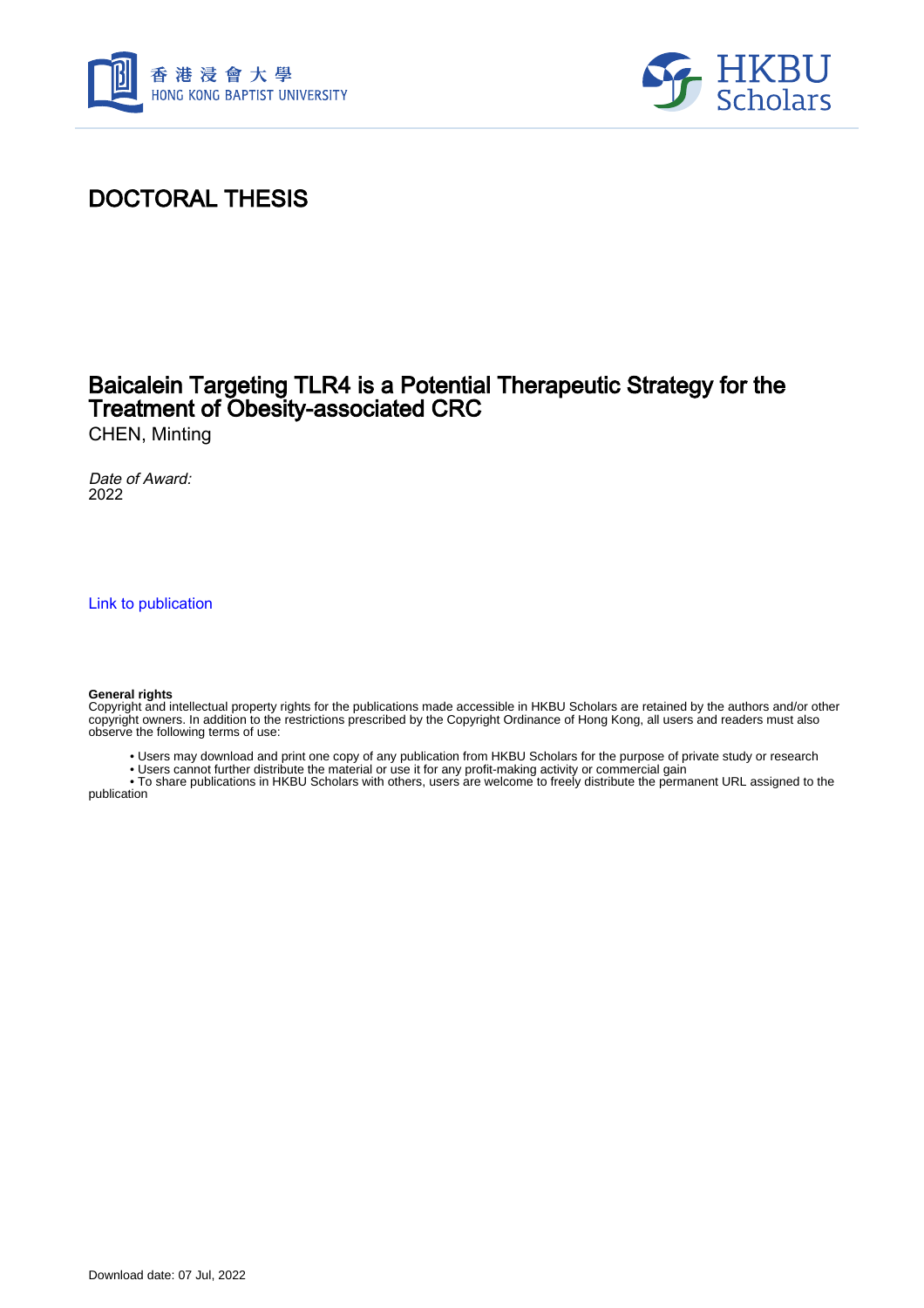# **Baicalein Targeting TLR4 is a Potential Therapeutic Strategy for the Treatment of Obesity-associated CRC**

### **ABSTRACT**

Colorectal cancer (CRC) is one of the most common cancers worldwide. Obesity is a risk factor for CRC. Nearly one-third of the CRC patients is either overweight or obese. The efficacies of many current frontline treatments for CRC are reduced in the obesity-associated CRC. Currently, there is no targeted therapy for the obesity-associated CRC patients.

It is known that obesity promotes CRC development. However, the critical signaling molecule that mediates the CRC growth under obesity is not well-defined. Identifying the master regulator that controls CRC growth under obesity or HFD feeding can facilitate the development of targeted therapeutics for the cancer treatment.

In our study, lipidomics and RNA sequencing data showed that, HFD not only increases tumor weight, but also the palmitic acid level and toll like receptor 4 (TLR4) expression in the tumor tissues of CRC-bearing mouse models. The expression of TLR4 and palmitic acid level are reduced when HFD is replaced by matched control diet (CD). These concomitant changes suggest the roles of palmitic acid and TLR4 in CRC growth under HFD feeding. Subsequent studies showed that palmitic acid regulates TLR4 expression in PU.1-dependent manner. Knockdown of PU.1 abolishes the palmitic acid increased TLR4 expression. TLR4 promoter reporter assay and point mutation analysis suggest that PU.1 binding sites at -106, -172 and -204 on the TLR4 promoter are essential for the palmitic acid mediated TLR4 transcription. The role of palmitic acid/PU.1/TLR4 axis in CRC growth is further examined in cell models and animal models that are fed either HFD or palmitic acid-rich diet. Interestingly, knockout of TLR4 in the tumor tissues abolishes the HFD-increased ATP levels. Similarly, iTRAQ proteomics data showed that knockdown of TLR4 changes the metabolic enzyme profiles in the tumor tissues, which are verified by western blot analysis. Our data suggest that TLR4 mediates the growth of CRC under HFD feeding by programming the cancer metabolism. TLR4 is a potential therapeutic target for treating obesity-associated CRC.

TLR4 is a transmembrane pattern recognition receptor. TLR4 can be activated by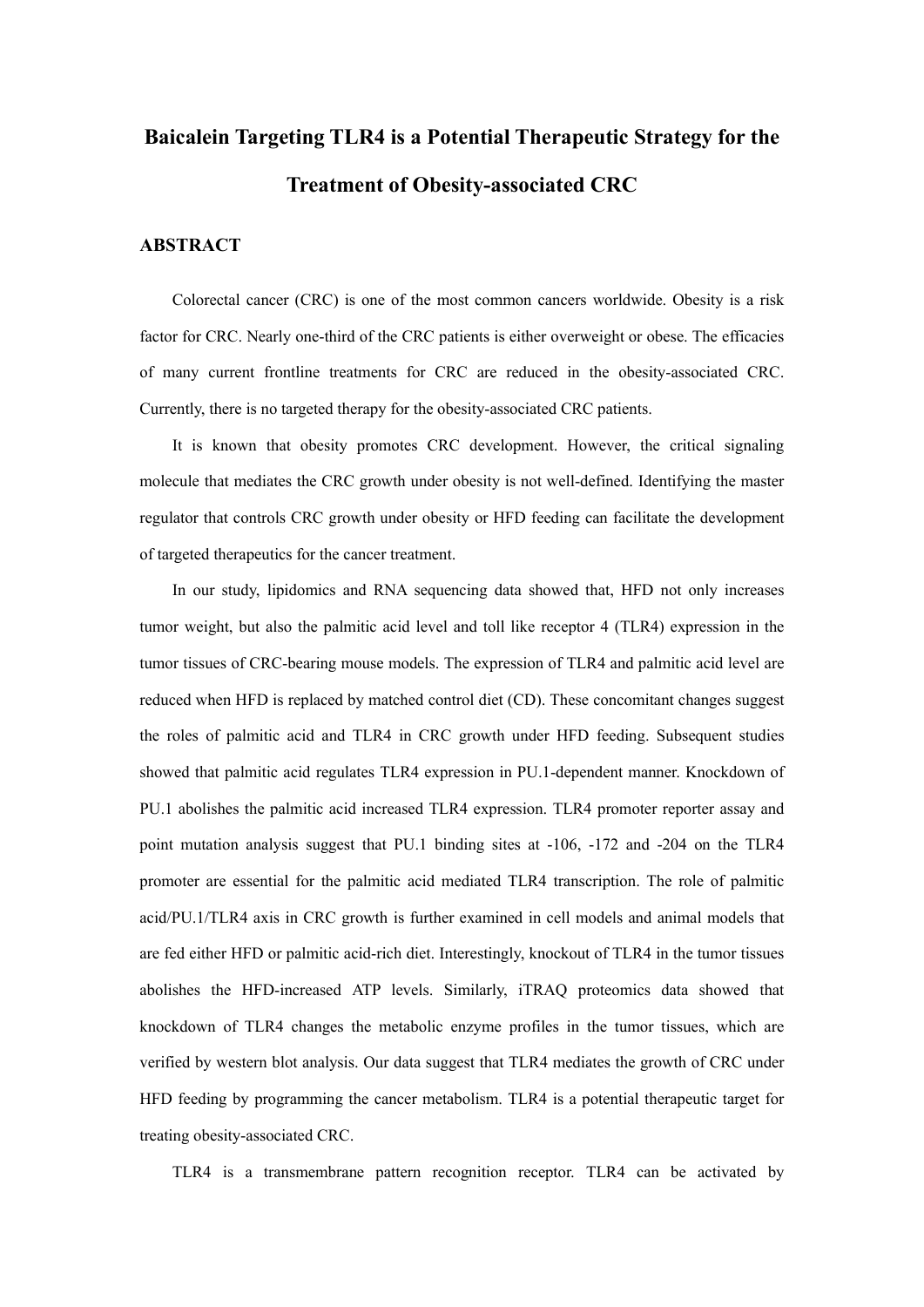pathogen-associated molecular patterns such as lipopolysaccharides (LPS). Upon activation, TLR4 will be dimerized and form the activated complex (LPS.MD-2.TLR4). Indeed, LPS inserts into the hydrophobic binding pocket of the myeloid differentiation protein 2 (MD-2) that bound to TLR4. Therefore, TLR4 antagonists are designed based on the modification of the structure of lipid A4 that is the innermost regions of LPS. However, many of these lipid A analogues or the synthetic ligands have poor water solubility and bioavailability and may be toxic.

Natural small molecules that interrupt the formation of the (LPS.MD-2.TLR4) complex have been identified. However, none of them has been developed as TLR4-targeting agent. Interestingly, many of these compounds are flavonoids. Scutellaria species have high content of flavonoids. Baicalein (5, 6, 7-trihydroxyflavone) is a phenolic flavonoid found in *S. baicalensis* Georgi.

In our study, molecular docking, surface plasmon resonance biosensor analysis and bio-layer interferometry analysis demonstrated a direct physical binding between baicalein and TLR4. Cellular thermal shift assay also showed that baicalein physical binds to TLR4 and the binding of baicalein interrupts the binding of LPS to TLR4-MD-2 complex in CRC cells. Subsequent studies showed that baicalein inhibits TLR4 activity as indicated by the reduced phosphorylation of NF-κB in the CRC cells. Our data also suggest that the reduced NF-κB activity is unlikely due to the changes of the expressions of TLR4, MyD88 and TIRAP because baicalein dose not significantly affect their expression levels in CRC cells. Besides, our data showed that baicalein reduces CRC cell viability in a TLR4-dependent manner in the presence or absence of LPS. Subsequent drug–targets–disease network and protein-protein interaction network highlight hypoxia inducible factor  $(HIF-1\alpha)$  and vascular endothelial growth factor (VEGF) are downstream of TLR4. In CRC cell models, activation of TLR4 by LPS enhances  $HIF-1\alpha$  and VEGF expressions, which is abolished in the presence of baicalein or TLR4 inhibitor C34. In the TLR4-knockout cells, baicalein also fails to reduce the expressions of HIF-1 $\alpha$  and VEGF. These data suggest that baicalein reduces HIF-1 $\alpha$  and VEGF expressions in a TLR4-dependent manner. Both HIF-1 $\alpha$  and VEGF are implicated in CRC metastasis. Indeed, wound healing assay suggests that baicalein inhibits CRC cell migration. In CRC-bearing mouse model, baicalein significantly reduces TLR4 activity in the tumor tissues and reduces the tumor size. More importantly, baicalein also reduces the metastatic markers vascular endothelial growth factor (VEGF), cluster of differentiation 31 (CD31) and matrix metalloproteinases-2 (MMP-2) in the tumor tissues. The